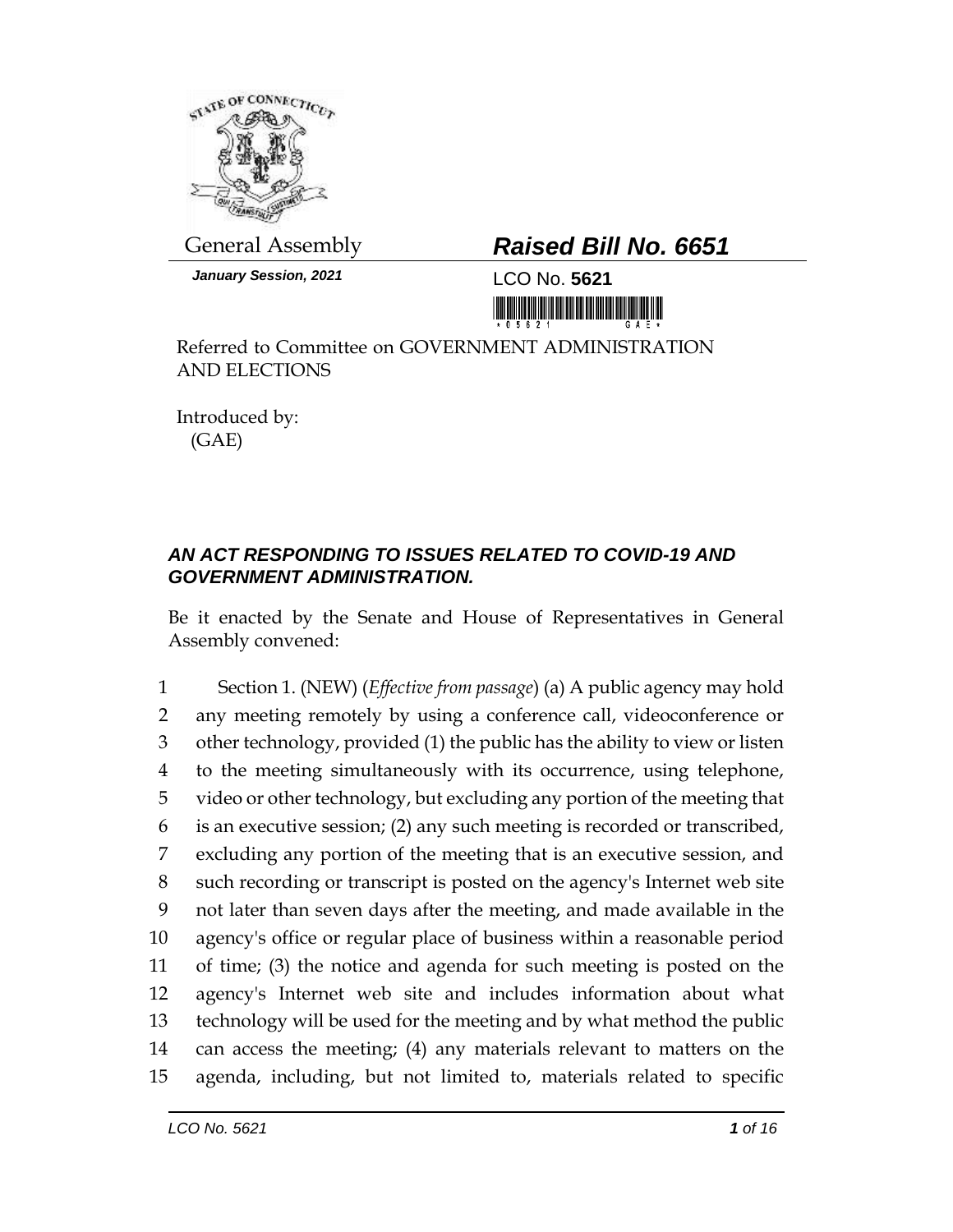applications, if applicable, are submitted to the agency a minimum of twenty-four hours prior to the meeting and posted on the agency's Internet web site for public inspection prior to, during and after the meeting, and any exhibits to be submitted by members of the public are, to the extent feasible, submitted to the agency a minimum of twenty-21 four hours prior to the meeting and posted on the agency's Internet web site for public inspection prior to, during and after the meeting; and (5) any person participating in any such meeting clearly states his or her name and title, if applicable, each time before speaking.

 (b) The provisions of this section shall not be construed to require the posting of any record that is otherwise exempt from disclosure under any provision of the general statutes.

 Sec. 2. Section 1-225 of the general statutes is repealed and the following is substituted in lieu thereof (*Effective from passage*):

 (a) As used in this subsection, "open to the public" includes, but is not limited to, a remote meeting held pursuant to section 1 of this act. The meetings of all public agencies, except executive sessions, **[**as defined in subdivision (6) of section 1-200,**]** shall be open to the public. The votes of each member of any such public agency upon any issue before such public agency shall be reduced to writing and made available for public inspection within forty-eight hours and shall also be recorded in the minutes of the session at which taken. Not later than seven days after the date of the session to which such minutes refer, such minutes shall be available for public inspection and posted on such public agency's Internet web site, if available, except that no public agency of a political subdivision of the state shall be required to post such minutes on an 42 Internet web site unless conducting a remote meeting pursuant to 43 section 1 of this act. Each public agency shall make, keep and maintain a record of the proceedings of its meetings.

 (b) Each such public agency of the state shall file not later than January thirty-first of each year in the office of the Secretary of the State the schedule of the regular meetings of such public agency for the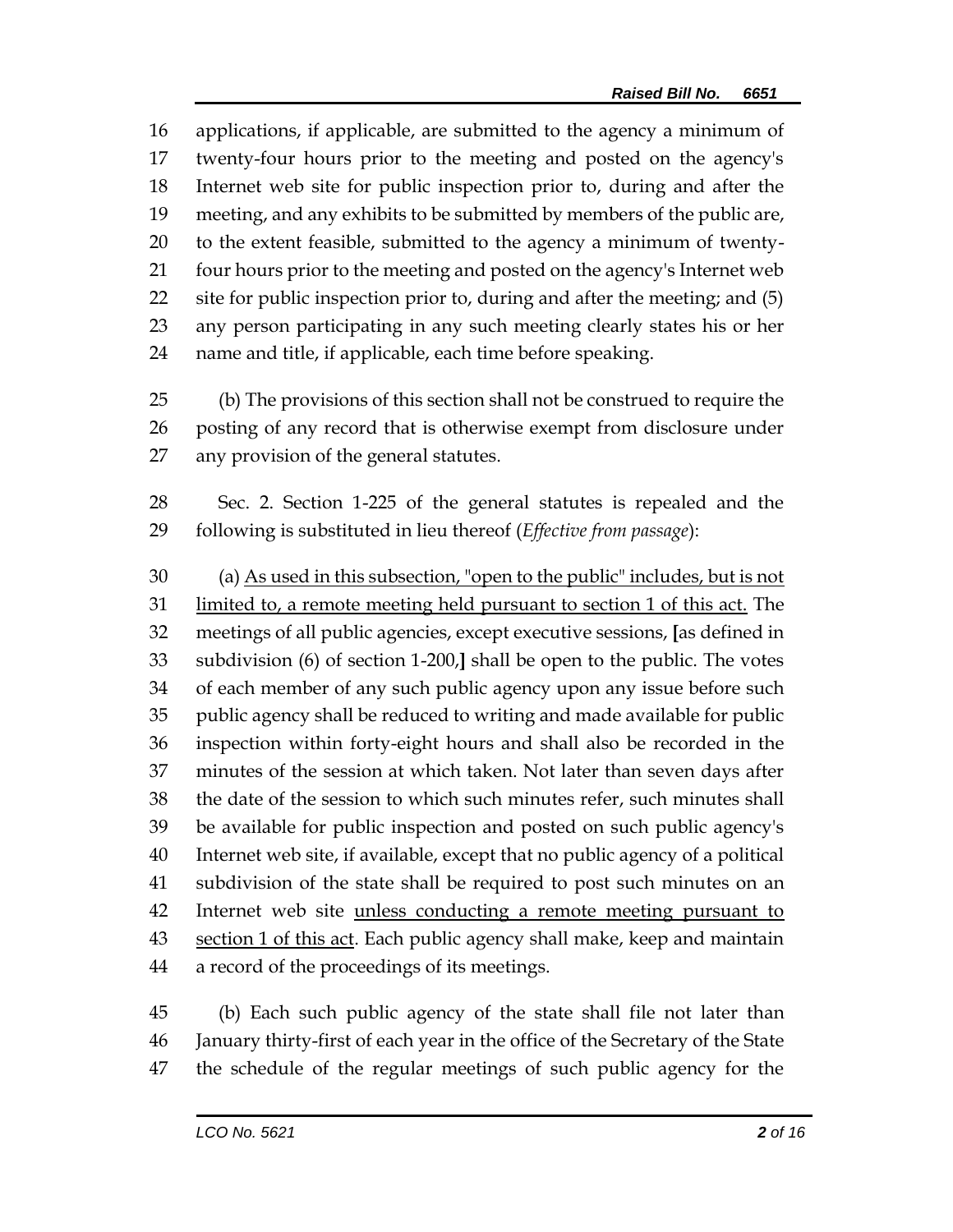ensuing year and shall post such schedule on such public agency's Internet web site, if available, except that such requirements shall not apply to the General Assembly, either house thereof or to any committee thereof. Any other provision of the Freedom of Information Act notwithstanding, the General Assembly at the commencement of each regular session in the odd-numbered years, shall adopt, as part of its joint rules, rules to provide notice to the public of its regular, special, emergency or interim committee meetings. The chairperson or secretary of any such public agency of any political subdivision of the state shall file, not later than January thirty-first of each year, with the clerk of such subdivision the schedule of regular meetings of such public agency for the ensuing year, and no such meeting of any such public agency shall be held sooner than thirty days after such schedule has been filed. The chief executive officer of any multitown district or agency shall file, not later than January thirty-first of each year, with the clerk of each municipal member of such district or agency, the schedule of regular meetings of such public agency for the ensuing year, and no such meeting of any such public agency shall be held sooner than thirty days after such schedule has been filed.

 (c) The agenda of the regular meetings of every public agency, except for the General Assembly, shall be available to the public and shall be filed, not less than twenty-four hours before the meetings to which they refer, (1) in such agency's regular office or place of business, and (2) in the office of the Secretary of the State for any such public agency of the state, in the office of the clerk of such subdivision for any public agency of a political subdivision of the state or in the office of the clerk of each municipal member of any multitown district or agency. For any such public agency of the state, such agenda shall be posted on the public 76 agency's and the Secretary of the State's web sites. Any such agenda of 77 a remote meeting shall comply with the requirements of section 1 of this act. Upon the affirmative vote of two-thirds of the members of a public agency present and voting, any subsequent business not included in such filed agendas may be considered and acted upon at such meetings.

(d) Notice of each special meeting of every public agency, except for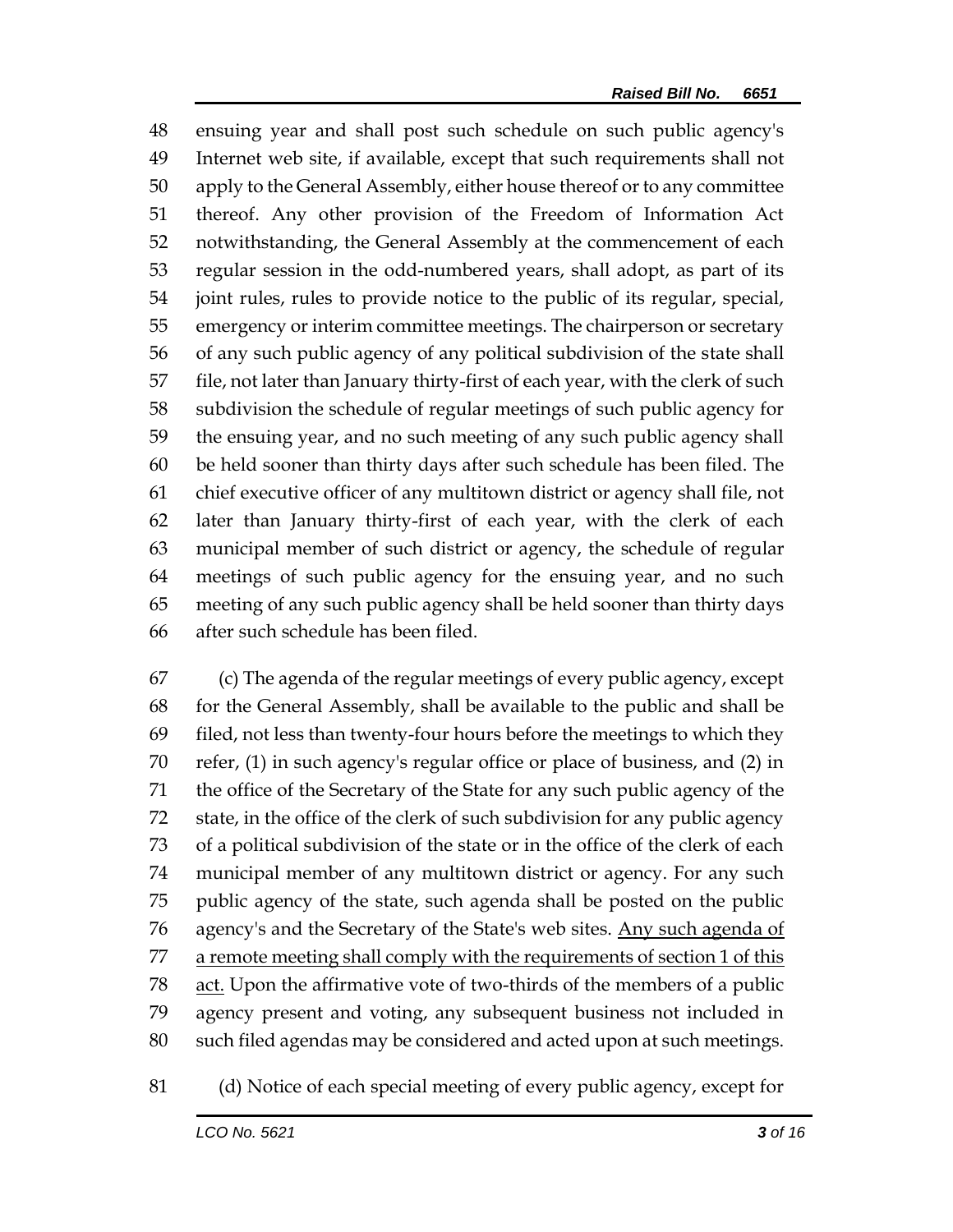the General Assembly, either house thereof or any committee thereof, shall be posted not less than twenty-four hours before the meeting to which such notice refers on the public agency's Internet web site, if available, and given not less than twenty-four hours prior to the time of such meeting by filing a notice of the time and place thereof in the office of the Secretary of the State for any such public agency of the state, in the office of the clerk of such subdivision for any public agency of a political subdivision of the state and in the office of the clerk of each municipal member for any multitown district or agency. The secretary or clerk shall cause any notice received under this section to be posted in his office. Such notice shall be given not less than twenty-four hours prior to the time of the special meeting; provided, in case of emergency, except for the General Assembly, either house thereof or any committee thereof, any such special meeting may be held without complying with the foregoing requirement for the filing of notice but a copy of the minutes of every such emergency special meeting adequately setting forth the nature of the emergency and the proceedings occurring at such meeting shall be filed with the Secretary of the State, the clerk of such political subdivision, or the clerk of each municipal member of such multitown district or agency, as the case may be, not later than seventy- two hours following the holding of such meeting. The notice shall specify the time and place of the special meeting and the business to be transacted, and if to be held remotely, shall comply with the requirements of section 1 of this act. No other business shall be considered at such meetings by such public agency. In addition, such written notice shall be delivered to the usual place of abode of each member of the public agency or by electronic means at an address designated by such member, so that the same is received prior to such special meeting. The requirement of delivery of such written notice may be dispensed with as to any member who at or prior to the time the meeting convenes files with the clerk or secretary of the public agency a written waiver of delivery of such notice. Such waiver may be given **[**by telegram**]** electronically. The requirement of delivery of such written notice may also be dispensed with as to any member who is actually present at the meeting at the time it convenes. Nothing in this section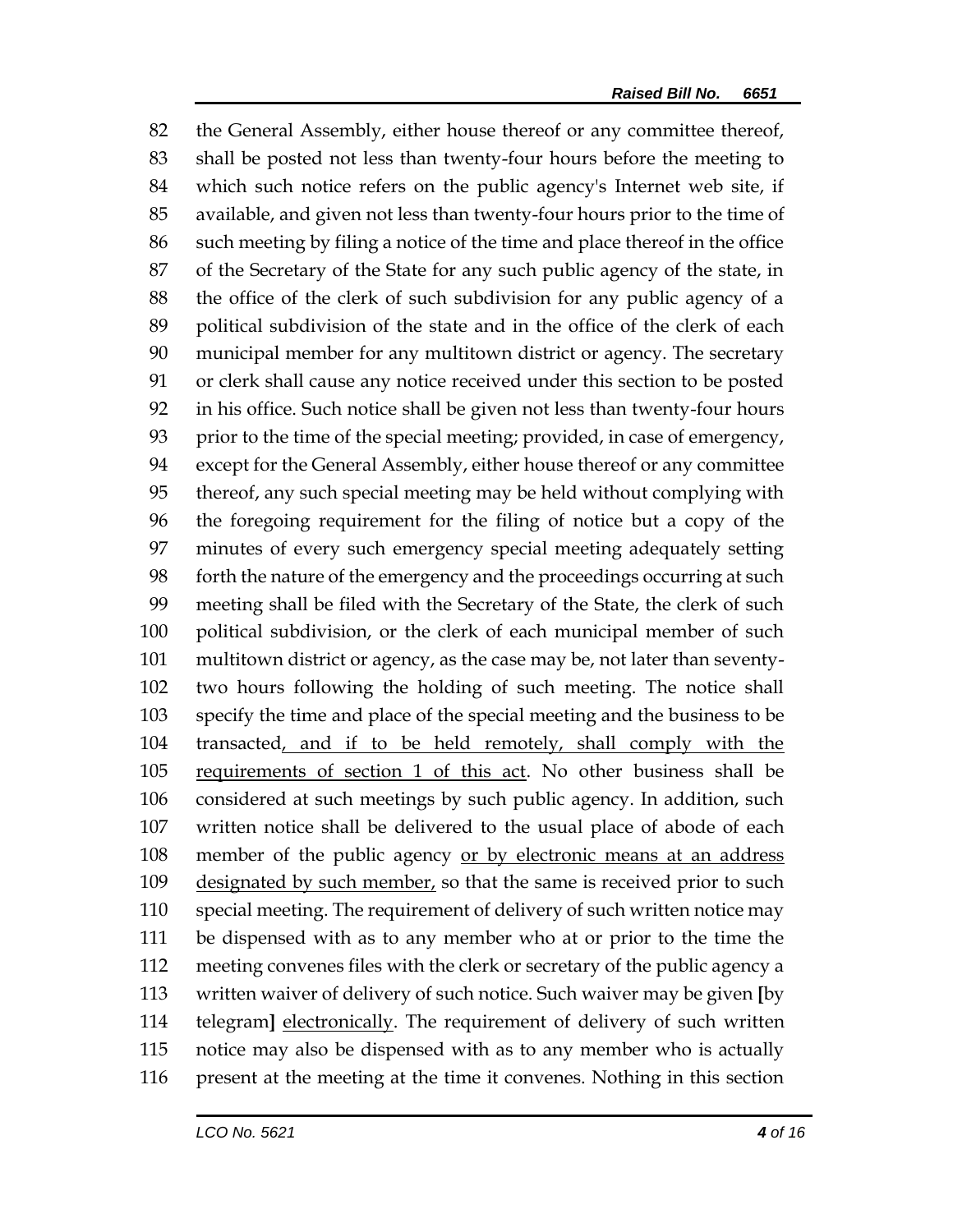shall be construed to prohibit any agency from adopting more stringent notice requirements.

 (e) No member of the public shall be required, as a condition to attendance at a meeting of any such body, to register the member's name, or furnish other information, or complete a questionnaire or otherwise fulfill any condition precedent to the member's attendance.

 (f) A public agency may hold an executive session **[**, as defined in subdivision (6) of section 1-200,**]** upon an affirmative vote of two-thirds of the members of such body present and voting, taken at a public meeting or a remote meeting held pursuant to section 1 of this act and stating the reasons for such executive session. **[**, as defined in section 1- 200.**]**

 (g) In determining the time within which or by when a notice, agenda, record of votes or minutes of a special meeting or an emergency special meeting are required to be filed under this section, Saturdays, Sundays, legal holidays and any day on which the office of the agency, the Secretary of the State or the clerk of the applicable political subdivision or the clerk of each municipal member of any multitown district or agency, as the case may be, is closed, shall be excluded.

 Sec. 3. Section 1-226 of the general statutes is repealed and the following is substituted in lieu thereof (*Effective from passage*):

 (a) At any meeting of a public agency which is open to the public, 139 pursuant to the provisions of section 1-225, as amended by this act, proceedings of such public agency may be recorded, photographed, broadcast or recorded for broadcast, subject to such rules as such public 142 agency may have prescribed prior to such meeting, by any person or by any newspaper, radio broadcasting company or television broadcasting company, provided any remote meeting shall be available for viewing 145 and recorded in accordance with section 1 of this act. Any recording, radio, television or photographic equipment may be so located within the meeting room as to permit the recording, broadcasting either by radio, or by television, or by both, or the photographing of the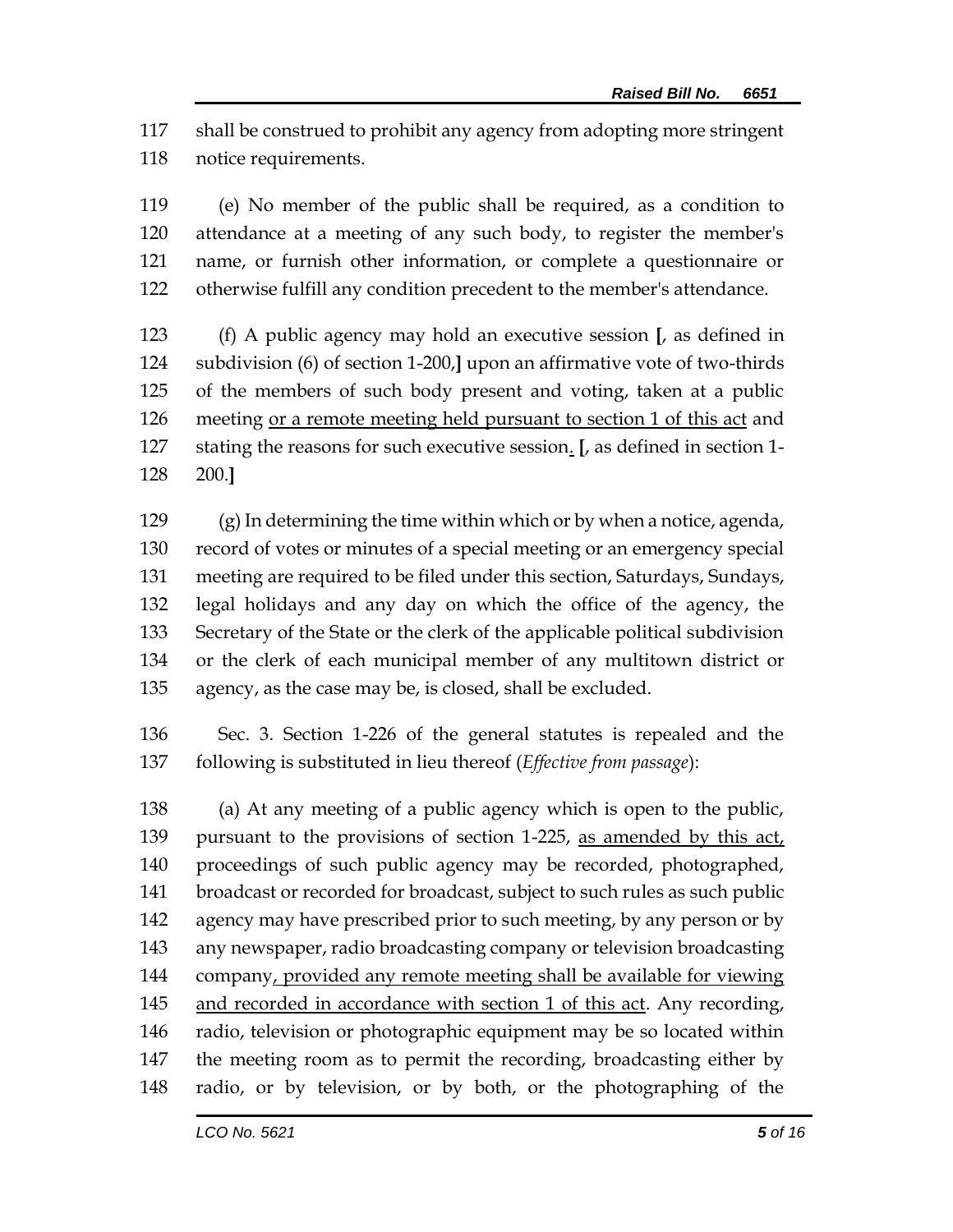proceedings of such public agency. The photographer or broadcaster and its personnel, or the person recording the proceedings, shall be required to handle the photographing, broadcast or recording as inconspicuously as possible and in such manner as not to disturb the proceedings of the public agency. As used **[**herein**]** in this section, the term **[**television shall include**]** "television" includes the transmission of visual and audible signals by cable.

 (b) Any such public agency may adopt rules governing such recording, photography or the use of such broadcasting equipment for 158 radio and television stations but,  $(1)$  in the absence of the adoption of such rules and regulations by such public agency prior to the meeting, such recording, photography or the use of such radio and television equipment shall be permitted as provided in subsection (a) of this section, and (2) any such rules and regulations concerning remote meetings shall comply with the requirements of section 1 of this act.

 (c) Whenever there is a violation or the probability of a violation of subsections (a) and (b) of this section the superior court, or a judge thereof, for the judicial district in which such meeting is taking place shall, upon application made by affidavit that such violation is taking place or that there is reasonable probability that such violation will take place, issue a temporary injunction against any such violation without notice to the adverse party to show cause why such injunction should not be granted and without the plaintiff's giving bond. Any person or public agency so enjoined may immediately appear and be heard by the court or judge granting such injunction with regard to dissolving or modifying the same and, after hearing the parties and upon a determination that such meeting should not be open to the public, said court or judge may dissolve or modify the injunction. Any action taken by a judge upon any such application shall be immediately certified to 178 the court to which such proceedings are returnable.

 Sec. 4. Section 1-228 of the general statutes is repealed and the following is substituted in lieu thereof (*Effective from passage*):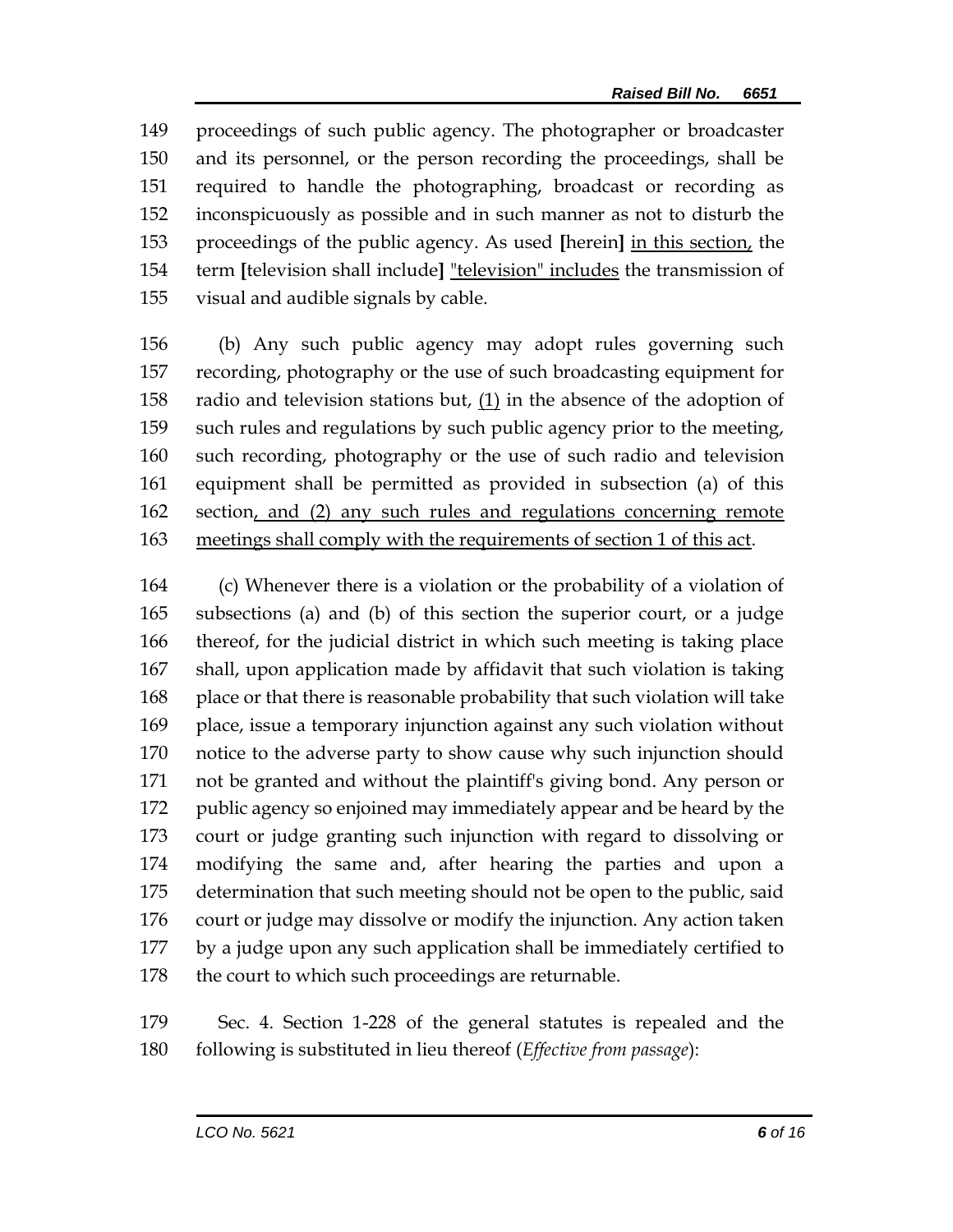The public agency may adjourn any regular or special meeting to a time and place specified in the order of adjournment. Less than a quorum may so adjourn from time to time. If all members are absent from any regular meeting the clerk or the secretary of such body may declare the meeting adjourned to a stated time and place and shall cause a written notice of the adjournment to be given in the same manner as 187 provided in section 1-225, as amended by this act, for special meetings, unless such notice is waived as provided for special meetings or as provided in section 1 of this act, for remote meetings. A copy of the order or notice of adjournment shall be conspicuously posted on or near the 191 door of the place where the regular or special meeting was held, or in a 192 conspicuous place on the Internet web site of the public agency, within twenty-four hours after the time of the adjournment. When an order of adjournment of any meeting fails to state the hour at which the adjourned meeting is to be held, it shall be held at the hour specified for regular meetings, by ordinance, resolution, by law or other rule.

 Sec. 5. Section 1-200 of the general statutes is repealed and the following is substituted in lieu thereof (*Effective from passage*):

 As used in this chapter and section 1 of this act, the following words and phrases shall have the following meanings, except where such terms are used in a context which clearly indicates the contrary:

(1) "Public agency" or "agency" means:

 (A) Any executive, administrative or legislative office of the state or any political subdivision of the state and any state or town agency, any department, institution, bureau, board, commission, authority or official of the state or of any city, town, borough, municipal corporation, school district, regional district or other district or other political subdivision of the state, including any committee of, or created by, any such office, subdivision, agency, department, institution, bureau, board, commission, authority or official, and also includes any judicial office, official, or body or committee thereof but only with respect to its or their administrative functions, and for purposes of this subparagraph,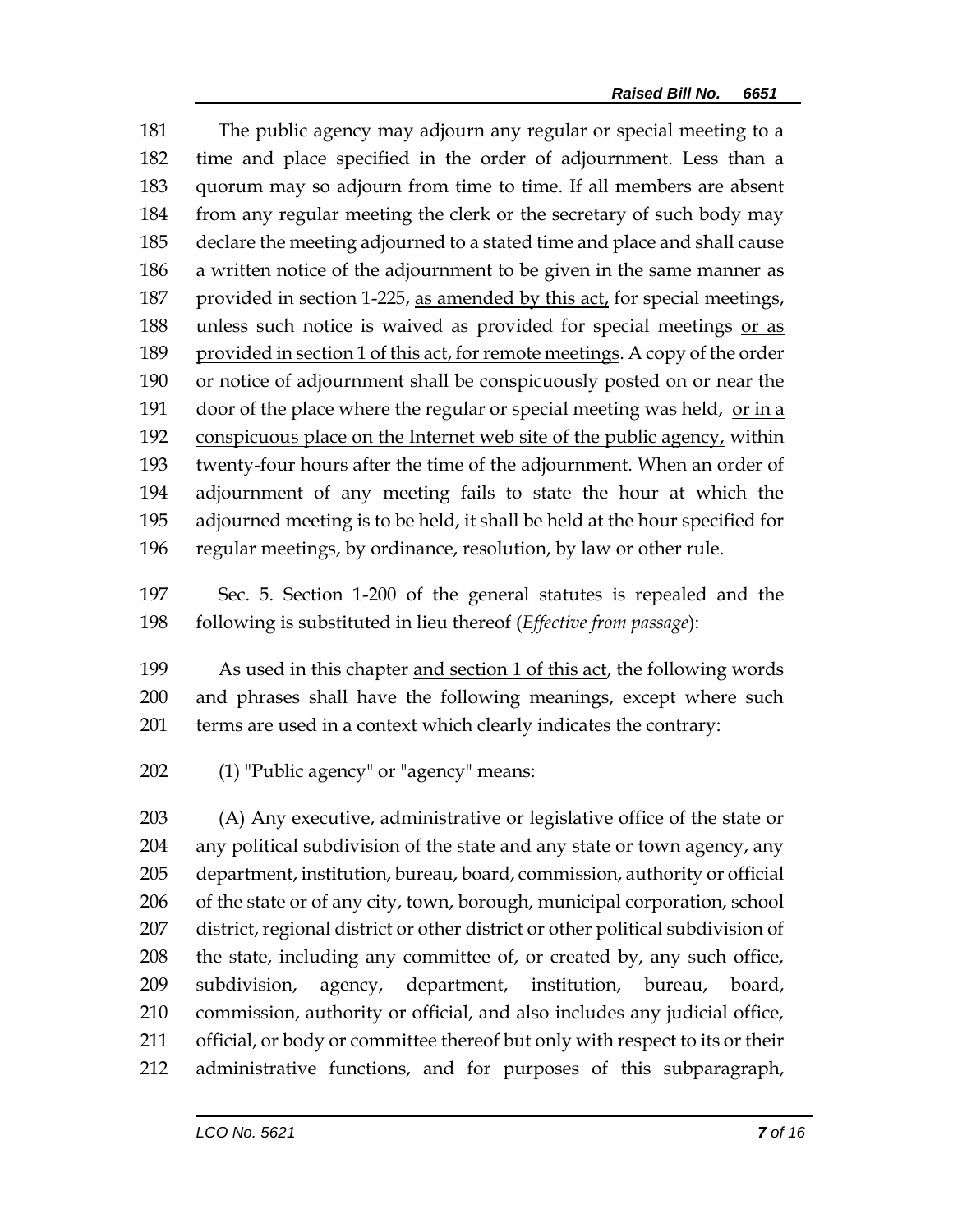"judicial office" includes, but is not limited to, the Division of Public Defender Services;

 (B) Any person to the extent such person is deemed to be the functional equivalent of a public agency pursuant to law; or

(C) Any "implementing agency", as defined in section 32-222.

 (2) "Meeting" means any hearing or other proceeding of a public agency, any convening or assembly of a quorum of a multimember public agency, and any communication by or to a quorum of a multimember public agency, whether in person or by means of electronic equipment, to discuss or act upon a matter over which the public agency has supervision, control, jurisdiction or advisory power. "Meeting" does not include: Any meeting of a personnel search committee for executive level employment candidates; any chance meeting, or a social meeting neither planned nor intended for the purpose of discussing matters relating to official business; strategy or negotiations with respect to collective bargaining; a caucus of members of a single political party notwithstanding that such members also constitute a quorum of a public agency; an administrative or staff meeting of a single-member public agency; and communication limited to notice of meetings of any public agency or the agendas thereof. A quorum of the members of a public agency who are present at any event which has been noticed and conducted as a meeting of another public agency under the provisions of the Freedom of Information Act shall not be deemed to be holding a meeting of the public agency of which they are members as a result of their presence at such event.

 (3) "Caucus" means (A) a convening or assembly of the enrolled members of a single political party who are members of a public agency within the state or a political subdivision, or (B) the members of a multimember public agency, which members constitute a majority of 242 the membership of the agency, or the other members of the agency who constitute a minority of the membership of the agency, who register their intention to be considered a majority caucus or minority caucus, as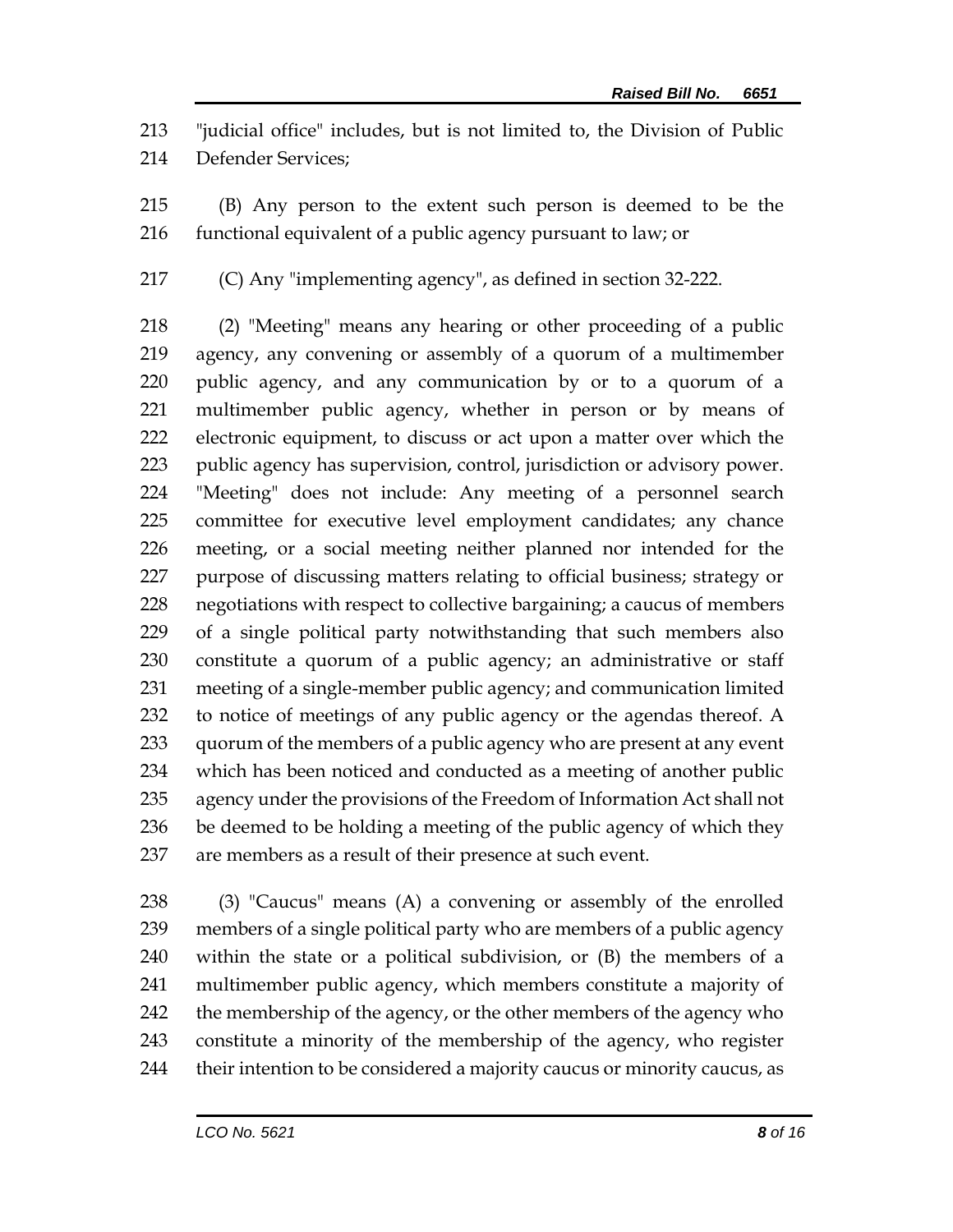the case may be, for the purposes of the Freedom of Information Act, provided (i) the registration is made with the office of the Secretary of 247 the State for any such public agency of the state, in the office of the clerk of a political subdivision of the state for any public agency of a political subdivision of the state, or in the office of the clerk of each municipal member of any multitown district or agency, (ii) no member is registered in more than one caucus at any one time, (iii) no such member's registration is rescinded during the member's remaining term of office, and (iv) a member may remain a registered member of the majority caucus or minority caucus regardless of whether the member changes his or her party affiliation under chapter 143.

 (4) "Person" means natural person, partnership, corporation, limited liability company, association or society.

 (5) "Public records or files" means any recorded data or information relating to the conduct of the public's business prepared, owned, used, received or retained by a public agency, or to which a public agency is entitled to receive a copy by law or contract under section 1-218, whether such data or information be handwritten, typed, tape-recorded, 263 printed, photostated, photographed or recorded by any other method.

 (6) "Executive sessions" means a meeting of a public agency at which the public is excluded for one or more of the following purposes: (A) Discussion concerning the appointment, employment, performance, evaluation, health or dismissal of a public officer or employee, provided that such individual may require that discussion be held at an open meeting; (B) strategy and negotiations with respect to pending claims or pending litigation to which the public agency or a member thereof, because of the member's conduct as a member of such agency, is a party until such litigation or claim has been finally adjudicated or otherwise 273 settled; (C) matters concerning security strategy or the deployment of security personnel, or devices affecting public security; (D) discussion of the selection of a site or the lease, sale or purchase of real estate by the 276 state or a political subdivision of the state when publicity regarding such 277 site, lease, sale, purchase or construction would adversely impact the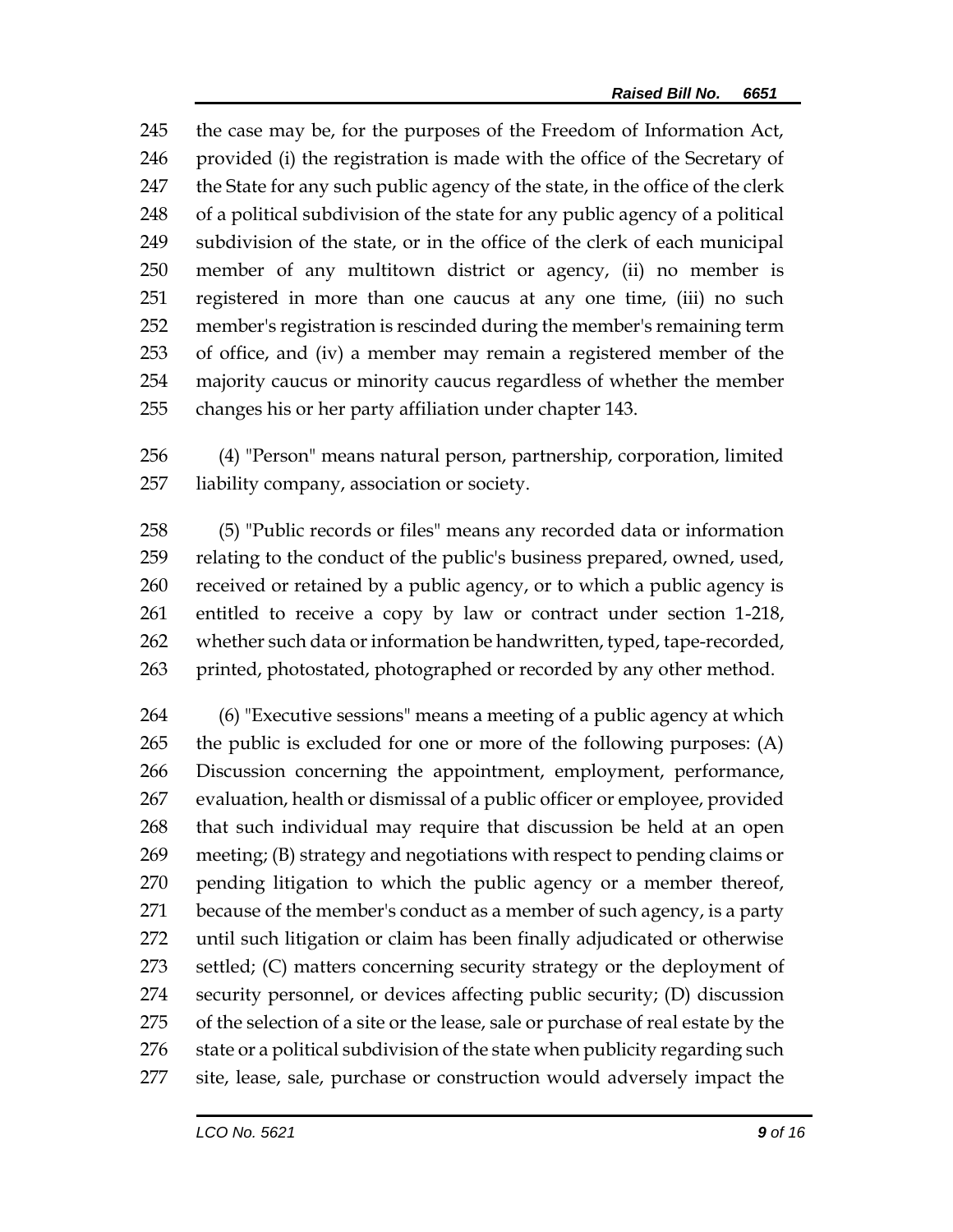278 price of such site, lease, sale, purchase or construction until such time as all of the property has been acquired or all proceedings or transactions concerning same have been terminated or abandoned; and (E) discussion of any matter which would result in the disclosure of public records or the information contained therein described in subsection (b) of section 1-210.

 (7) "Personnel search committee" means a body appointed by a public agency, whose sole purpose is to recommend to the appointing agency a candidate or candidates for an executive-level employment position. Members of a "personnel search committee" shall not be considered in determining whether there is a quorum of the appointing or any other public agency.

 (8) "Pending claim" means a written notice to an agency which sets forth a demand for legal relief or which asserts a legal right stating the intention to institute an action in an appropriate forum if such relief or right is not granted.

 $(9)$  "Pending litigation" means  $(A)$  a written notice to an agency which sets forth a demand for legal relief or which asserts a legal right stating the intention to institute an action before a court if such relief or right is not granted by the agency; (B) the service of a complaint against an agency returnable to a court which seeks to enforce or implement legal relief or a legal right; or (C) the agency's consideration of action to enforce or implement legal relief or a legal right.

(10) "Freedom of Information Act" means this chapter.

 (11) "Governmental function" means the administration or management of a program of a public agency, which program has been authorized by law to be administered or managed by a person, where (A) the person receives funding from the public agency for administering or managing the program, (B) the public agency is involved in or regulates to a significant extent such person's administration or management of the program, whether or not such involvement or regulation is direct, pervasive, continuous or day-to-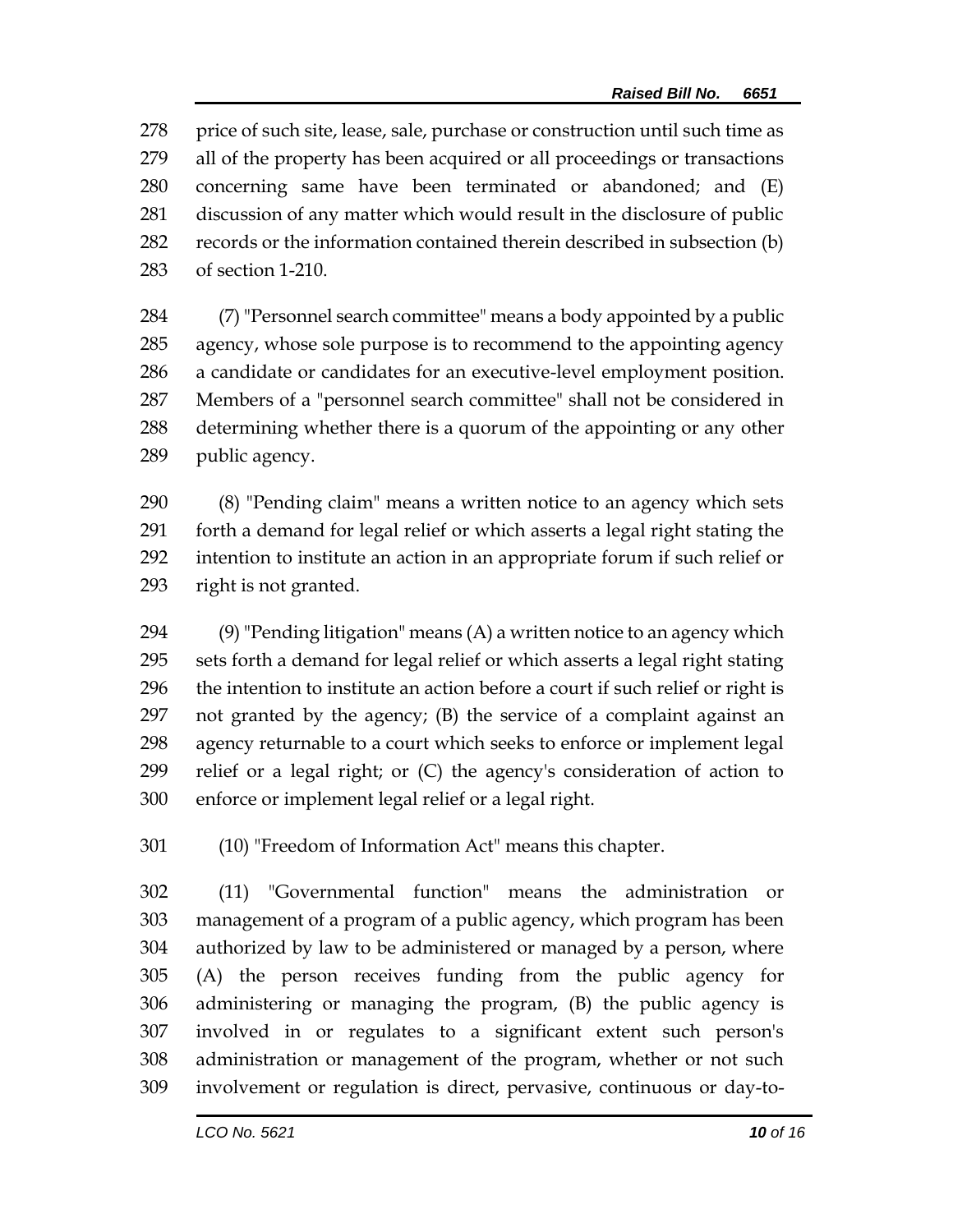day, and (C) the person participates in the formulation of governmental policies or decisions in connection with the administration or management of the program and such policies or decisions bind the public agency. "Governmental function" shall not include the mere provision of goods or services to a public agency without the delegated responsibility to administer or manage a program of a public agency.

 Sec. 6. Subdivision (1) of subsection (b) of section 1-206 of the general statutes is repealed and the following is substituted in lieu thereof (*Effective from passage*):

 (b) (1) (A) Any person denied the right to inspect or copy records under section 1-210 or wrongfully denied the right to attend any meeting of a public agency or denied any other right conferred by the Freedom of Information Act may appeal therefrom to the Freedom of Information Commission, by filing a notice of appeal with said commission. **[**A**]** Except as provided in subparagraph (B) of this subdivision, a notice of appeal shall be filed not later than thirty days after such denial, except in the case of an unnoticed or secret meeting, in which case the appeal shall be filed not later than thirty days after the person filing the appeal receives actual or constructive notice that such meeting was held. For purposes of this subsection, such notice of appeal shall be deemed to be filed on the date it is received by said commission or on the date it is postmarked, if received more than thirty days after the date of the denial from which such appeal is taken. Upon receipt of such notice, the commission shall serve upon all parties, by certified or registered mail, a copy of such notice together with any other notice or order of such commission. In the case of the denial of a request to inspect or copy records contained in a public employee's personnel or medical file or similar file under subsection (c) of section 1-214, the commission shall include with its notice or order an order requiring the public agency to notify any employee whose records are the subject of an appeal, and the employee's collective bargaining representative, if any, of the commission's proceedings and, if any such employee or collective bargaining representative has filed an objection under said subsection (c), the agency shall provide the required notice to such employee and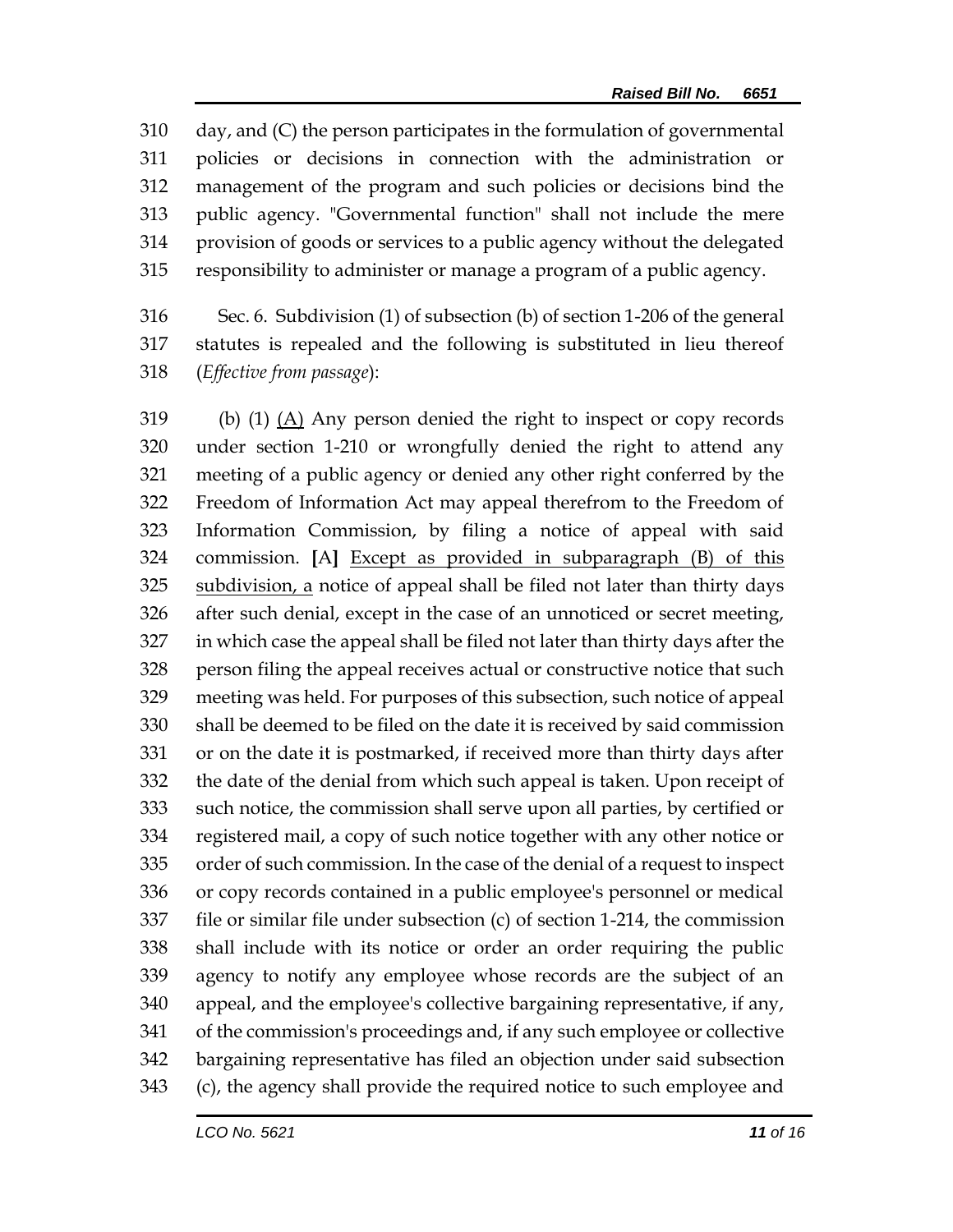collective bargaining representative by certified mail, return receipt requested or by hand delivery with a signed receipt. A public employee whose personnel or medical file or similar file is the subject of an appeal under this subsection may intervene as a party in the proceedings on the matter before the commission. **[**Said**]** Except as provided in subparagraph (B) of this subdivision, said commission shall, after due notice to the parties, hear and decide the appeal within one year after the filing of the notice of appeal. The commission shall adopt regulations in accordance with chapter 54, establishing criteria for those appeals which shall be privileged in their assignment for hearing. Any such appeal shall be heard not later than thirty days after receipt of a notice of appeal and decided not later than sixty days after the hearing. If a notice of appeal concerns an announced agency decision to meet in executive session or an ongoing agency practice of meeting in executive sessions, for a stated purpose, the commission or a member or members of the commission designated by its chairperson shall serve notice upon the parties in accordance with this section and hold a preliminary hearing on the appeal not later than seventy-two hours after receipt of the notice, provided such notice shall be given to the parties at least forty-eight hours prior to such hearing. During such preliminary hearing, the commission shall take evidence and receive testimony from the parties. If after the preliminary hearing the commission finds probable cause to believe that the agency decision or practice is in violation of sections 1-200 and 1-225, as amended by this act, the agency shall not meet in executive session for such purpose until the commission decides the appeal. If probable cause is found by the commission, it shall conduct a final hearing on the appeal and render its decision not later than five days after the completion of the preliminary hearing. Such decision shall specify the commission's findings of fact and conclusions of law.

- (B) On and after the effective date of this section until December 31,
- 2021, any appeal pending on or filed on or after the effective date of this
- section until December 31, 2021, (i) shall not be subject to the deadlines
- 377 for filing an appeal as set forth in subparagraph (A) of this subdivision,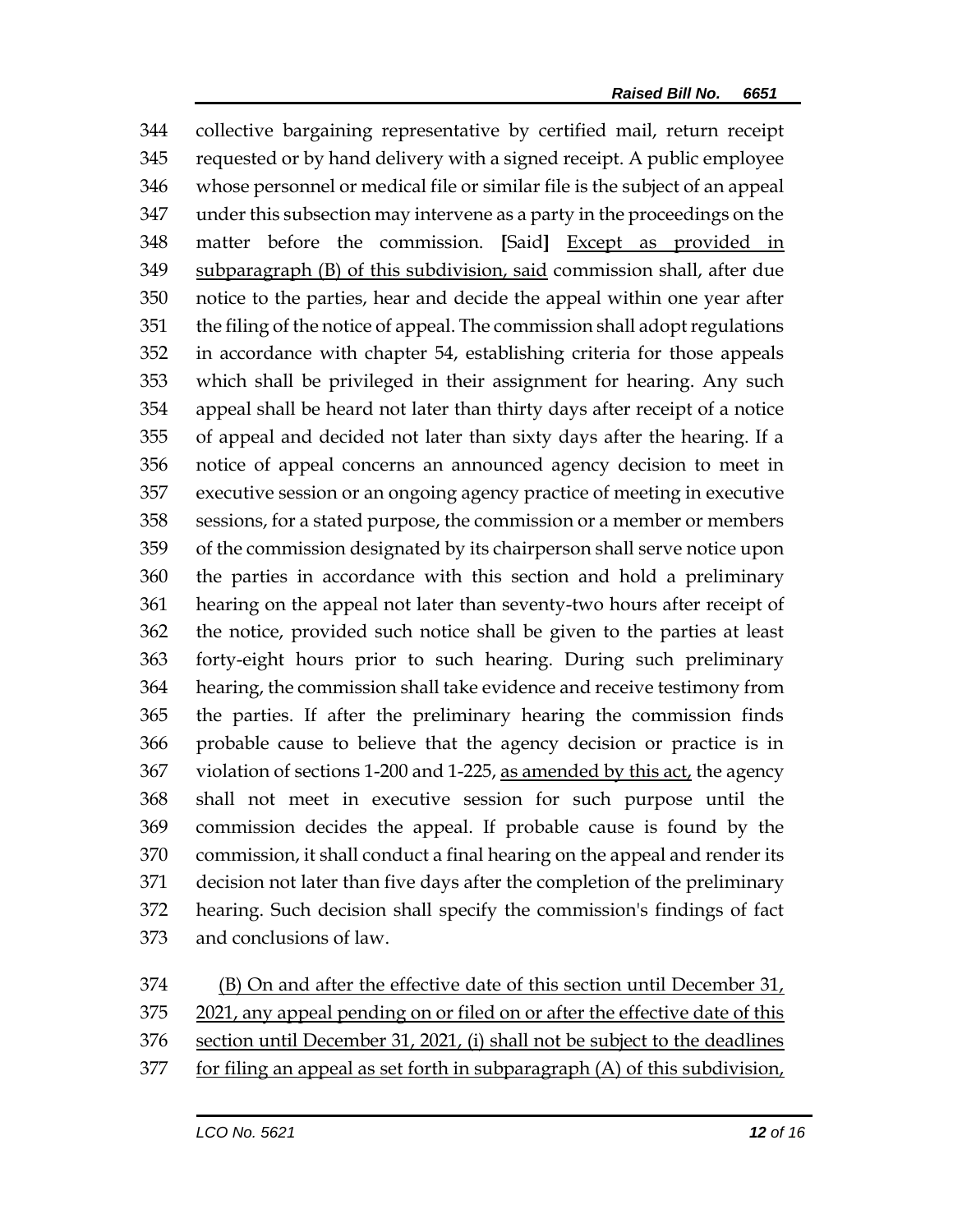provided any such appeal is filed before December 31, 2021, and (ii) shall not be subject to the requirement that the commission decide such appeal within one year as set forth in subparagraph (A) of this subdivision.

 Sec. 7. (NEW) (*Effective from passage*) As used in this section, "COVID- 19" means the respiratory disease designated by the World Health Organization on February 11, 2020, as coronavirus 2019, and any related mutation thereof recognized by said organization as a communicable respiratory disease. Notwithstanding any provision of the general statutes, on and after the effective date of this section until December 31, 2021, any department head, as defined in section 4-5 of the general statutes, may issue any directive, rule, guidance or order modifying or suspending any regulatory requirements adopted by the department head that the department head deems necessary to reduce the spread of COVID-19 and to protect the public health.

 Sec. 8. (NEW) (*Effective from passage*) As used in this section, "COVID- 19" means the respiratory disease designated by the World Health Organization on February 11, 2020, as coronavirus 2019, and any related mutation thereof recognized by said organization as a communicable respiratory disease. Notwithstanding any provision of title 7 or 9 of the general statutes, section 10-46 of the general statutes, any special act, municipal charter, ordinance, bylaw or resolution, or any plan of reapportionment approved pursuant to section 10-63*l* of the general statutes, in any municipality where (1) the town meeting, annual town meeting, district meeting or other meeting of electors or voters is the authority for appointing or electing members or officials to any municipal or regional governmental office, board, agency, commission or quasi-municipal corporation, and (2) such appointments require a district or town meeting or election to be held that is scheduled to occur after June 30, 2021, but before December 31, 2021, for the purposes of electing, nominating or appointing such members or officials, the officials responsible for administering any such district or town meeting or election shall use their best efforts to conduct such proceedings using remote means in accordance with the provisions of section 1 of this act,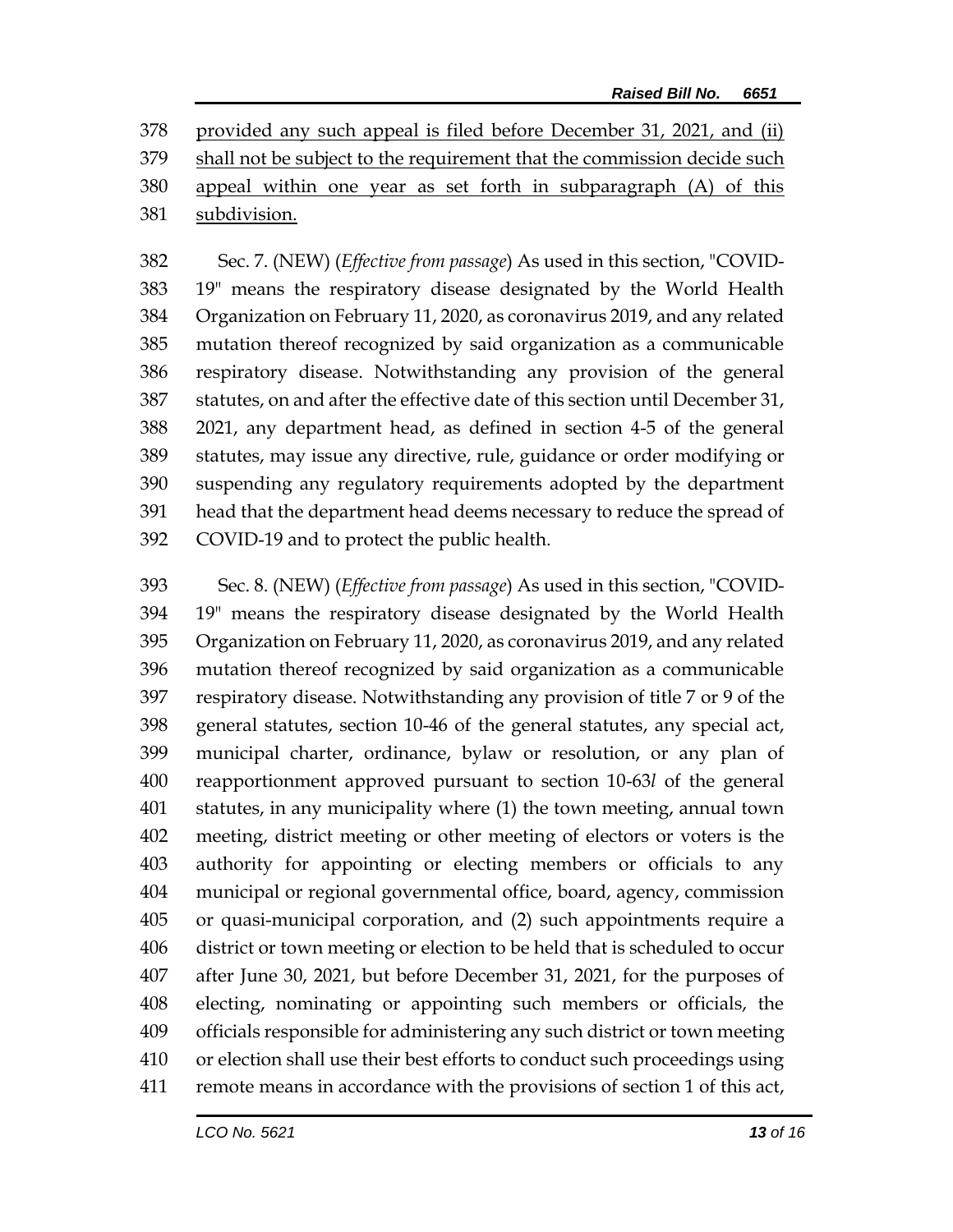while also implementing measures to safeguard the integrity of the process. If such officials determine that any such district or town meeting or election cannot be conducted safely and accurately by remote means, such officials shall take all reasonable measures to protect the public health, including consulting with local or state public health officials and conducting such meeting or election in a way that significantly reduces the risk of transmission of COVID-19.

 Sec. 9. (NEW) (*Effective from passage*) (a) As used in this section, "notary public" means a person commissioned by the Secretary of the State pursuant to section 3-94b of the general statutes or a commissioner of the Superior Court as described in section 51-85 of the general statutes. Notwithstanding any provision of the general statutes, on and after the effective date of this section until December 31, 2021, any notarial act that is required under Connecticut law to be performed by a notary public may be performed using an electronic device or process that allows a notary public and a remotely located individual to communicate with each other simultaneously by sight and sound, provided the following conditions are met:

 (1) The individual seeking the notarial act from a notary public, if not personally known to the notary public, shall present satisfactory evidence of identity, as defined in section 3-94a of the general statutes, while connected to the electronic device or process, and may not transmit such evidence prior to or after the transaction;

 (2) The electronic device or process used by the notary public shall be capable of recording the complete notarial act and such recording shall 437 be made and retained by the notary public for not less than ten years;

 (3) The individual seeking the signatory act shall affirmatively represent using the electronic device or process that he or she is physically situated in this state;

 (4) The individual seeking the signatory act shall transmit by fax or electronic means a legible copy of the signed document directly to the notary public on the same date it was executed;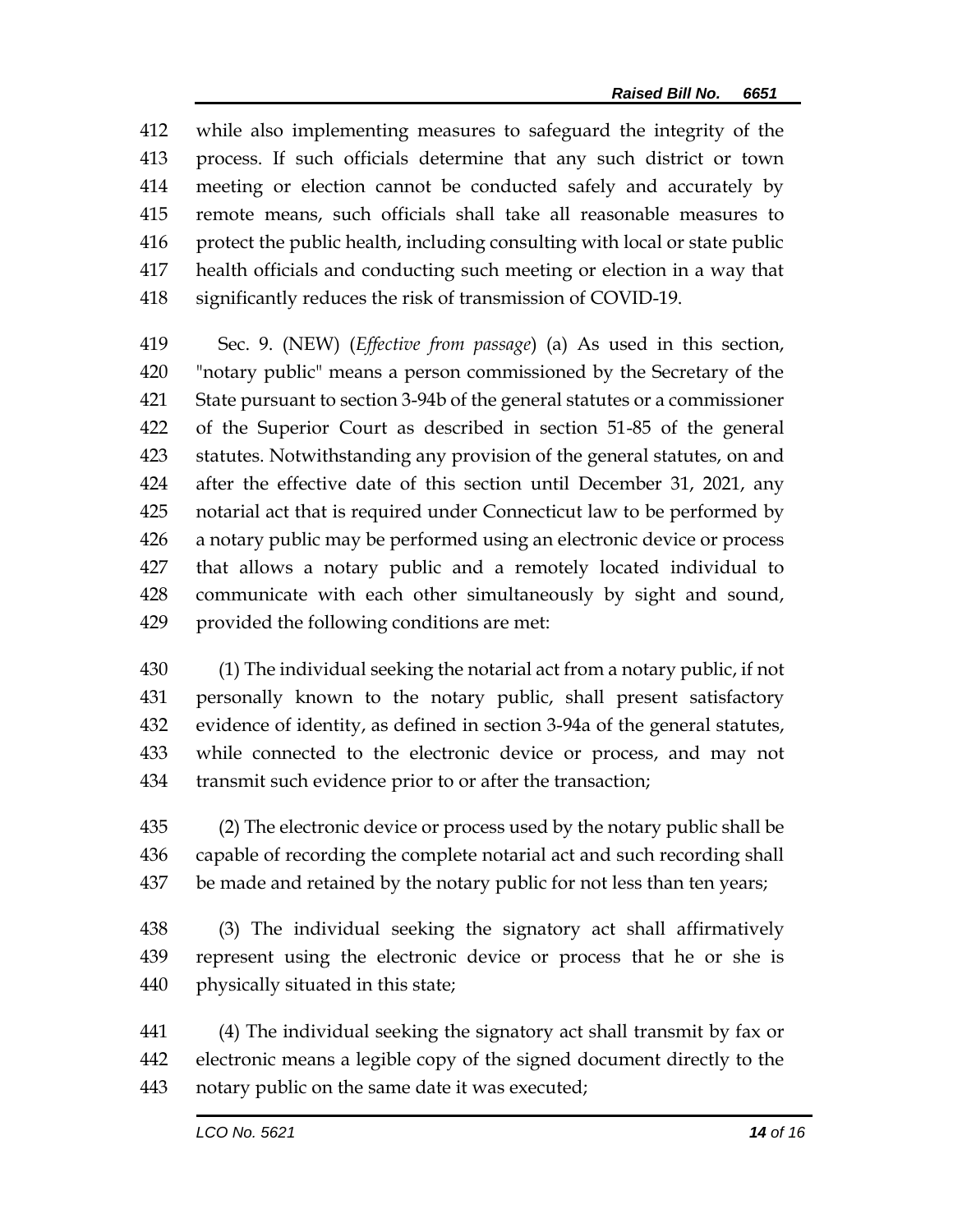(5) The notary public may notarize the transmitted copy of the document and transmit such copy to the individual seeking the signatory act by fax or electronic means; and

 (6) The notary public may repeat the notarization of the original signed document as of the date of execution, provided the notary public receives such original signed document, together with the electronically notarized copy, within thirty days after the date of execution.

 (b) Notwithstanding the provisions of subdivisions (1) to (6), inclusive, of subsection (a) of this section, only an attorney admitted to practice law in this state and in good standing may remotely administer a self-proving affidavit to a will pursuant to section 45a-285 of the general statutes or conduct a real estate closing as required under section 51-88a of the general statutes. Any witnessing requirement for a will may be satisfied remotely through the use of an electronic device or process if it is completed under the supervision of a commissioner of the Superior Court. The supervising commissioner shall certify that he or she supervised the remote witnessing of the will.

 (c) Notwithstanding any provision of the general statutes, no witness shall be required for any document requiring a notarial act, other than a will, as set forth in subsection (b) of this section.

 (d) All remotely notarized documents pertaining to real property shall be accepted for recording on the land records by all town clerks. A one-page certification confirming the use of remote notarization procedures shall be attached to each remotely notarized document submitted for recording on the land records in this state.

| This act shall take effect as follows and shall amend the following |              |             |  |
|---------------------------------------------------------------------|--------------|-------------|--|
| sections:                                                           |              |             |  |
|                                                                     |              |             |  |
| Section 1                                                           | from passage | New section |  |
| Sec. 2                                                              | from passage | $1 - 225$   |  |
| Sec. 3                                                              | from passage | $1-226$     |  |
| Sec. 4                                                              | from passage | 1-228       |  |
| Sec. 5                                                              | from passage | $1 - 200$   |  |